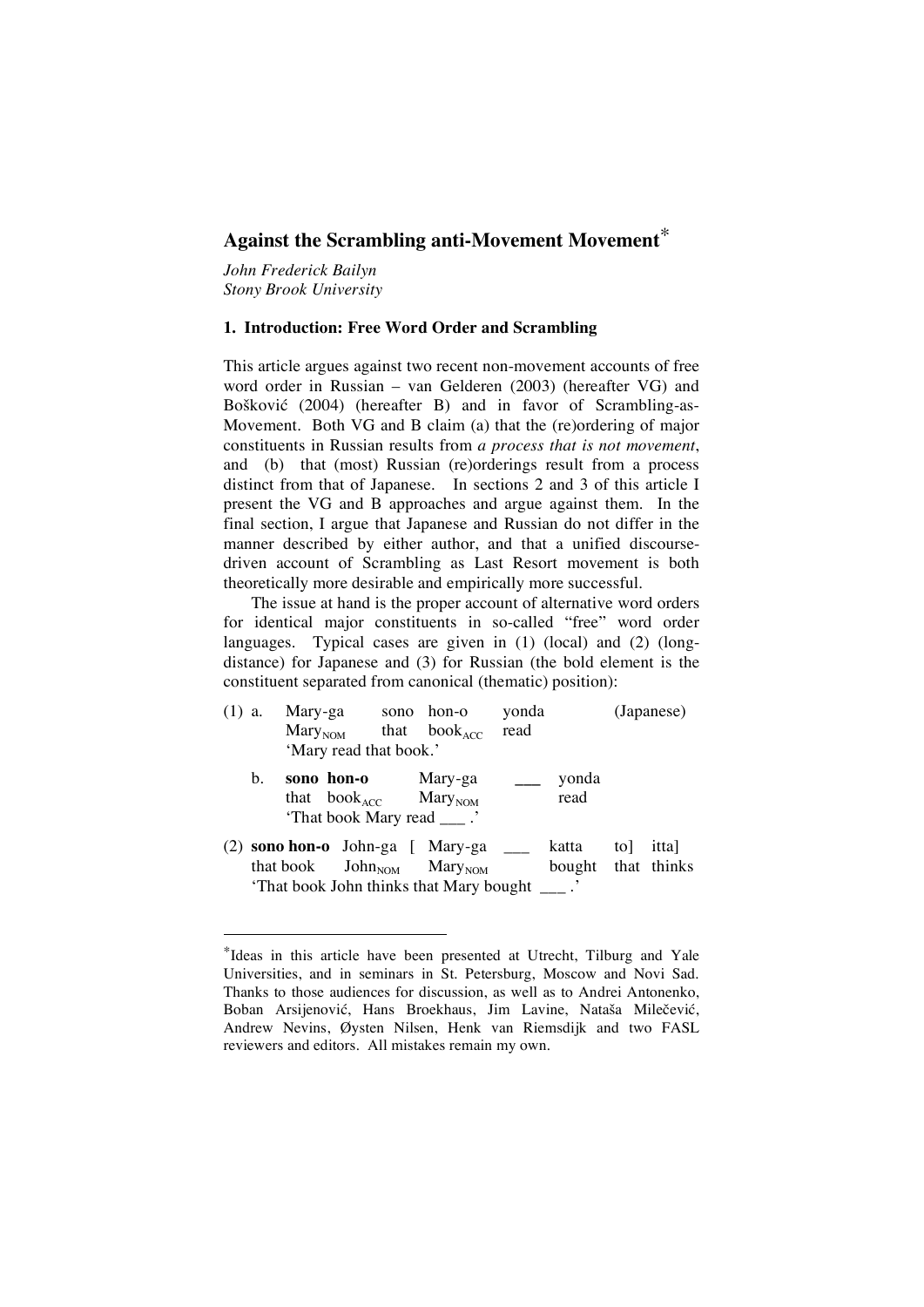| a. | Mal'čiki<br>$\rm{boys}_{\rm{NOM}}$ | čitajut<br>read | knigi.<br>$books_{ACC}$     | <b>SVO</b> |
|----|------------------------------------|-----------------|-----------------------------|------------|
|    | b. Mal'čiki                        | knigi           | $\check{c}$ itajut __.      | SOV        |
|    | c. Knigi                           | mal'čiki        | $\check{c}$ itajut $\_\_$ . | <b>OSV</b> |
|    | d. Knigi                           | čitajut         | mal'čiki                    | <b>OVS</b> |
|    | $e.$ $\dot{\phantom{a}}$ Citajut   | mal'čiki        | knigi.                      | <b>VSO</b> |
|    | f. _ Čitajut                       | knigi           | mal'čiki                    | <b>VOS</b> |

Standard accounts since Ross (1967), especially Saito (1989, 1992), have assumed or argued for a "scrambling" transformation, which derives (2) as shown in  $(4)^1$ :

| $(4)$ sono hon-o John-ga [ Mary-ga         |                                                                        | katta              | tol ittal |  |
|--------------------------------------------|------------------------------------------------------------------------|--------------------|-----------|--|
| that book $John_{NOM}$ Mary <sub>NOM</sub> |                                                                        | bought that thinks |           |  |
|                                            | <i>movement</i> (Scrambling) $\angle$<br>$Reconstruction$ (if A'-mvt)/ |                    |           |  |

Motivation for a movement account of scrambling is given in Saito (1989), based on the contrast between Japanese (5a) and (5b):

|  | (5) a. [sono hon-o <sub>1</sub> [John-ga $\begin{bmatrix} C_{\text{p}} \end{bmatrix}$ Mary-ga $\mathbf{e}_1$ katta to] <sub>2</sub> |  |       |  |  |
|--|-------------------------------------------------------------------------------------------------------------------------------------|--|-------|--|--|
|  | that $book_{ACC}$ John <sub>NOM</sub> Mary <sub>NOM</sub> bought that                                                               |  |       |  |  |
|  | [Bill-ga $e_2$ itta] to omotteiru].<br>$\text{Bill}_{\text{NOM}}$ said that                                                         |  | think |  |  |

'That book<sub>1</sub>, John thinks that [that Mary bought  $\mathbf{e}_{12}$ , Bill said  $\mathbf{e}_{2}$ .'

| b. *[[ Mary-ga <b>e</b> <sub>1</sub> katta to], [John-ga [ <sub>CP</sub> sono hon-o <sub>1</sub> ]                                                                                                      |           |       |       |
|---------------------------------------------------------------------------------------------------------------------------------------------------------------------------------------------------------|-----------|-------|-------|
| $\text{Mary}_{\text{NOM}}$ bought that $\text{John}_{\text{NOM}}$ that                                                                                                                                  |           |       | book- |
| $\begin{bmatrix} \Gamma_{\text{TD}} & \Gamma_{\text{BD}} & \Gamma_{\text{BD}} & \Gamma_{\text{BD}} & \Gamma_{\text{BD}} & \Gamma_{\text{BD}} \end{bmatrix}$ [Bill-ga <b>e</b> , itta]] to] omotteiru]]. |           |       |       |
| $\text{Bill}_{\text{NOM}}$                                                                                                                                                                              | said that | think |       |

'[that Mary bought  $\mathbf{e}_1$ ]<sub>2</sub>, John [that book]<sub>1</sub> thinks that Bill said  $\mathbf{e}_2$ <sup>2</sup>.

In (5a),  $CP_2$  is scrambled out of an embedded clause, and  $NP_1$  is then scrambled out of  $CP<sub>2</sub>$ . All moved elements c-command their traces, and the derivation is fine. In (5b), however,  $NP<sub>1</sub>$  is moved first, followed by its containing  $CP_2$ . The resulting structure violates the Proper Binding Condition, because within  $CP<sub>2</sub>$ , the contained NP

 $<sup>1</sup>$  In a Copy Theory, Reconstruction involves pronouncing the higher copy</sup> and interpreting the lower one.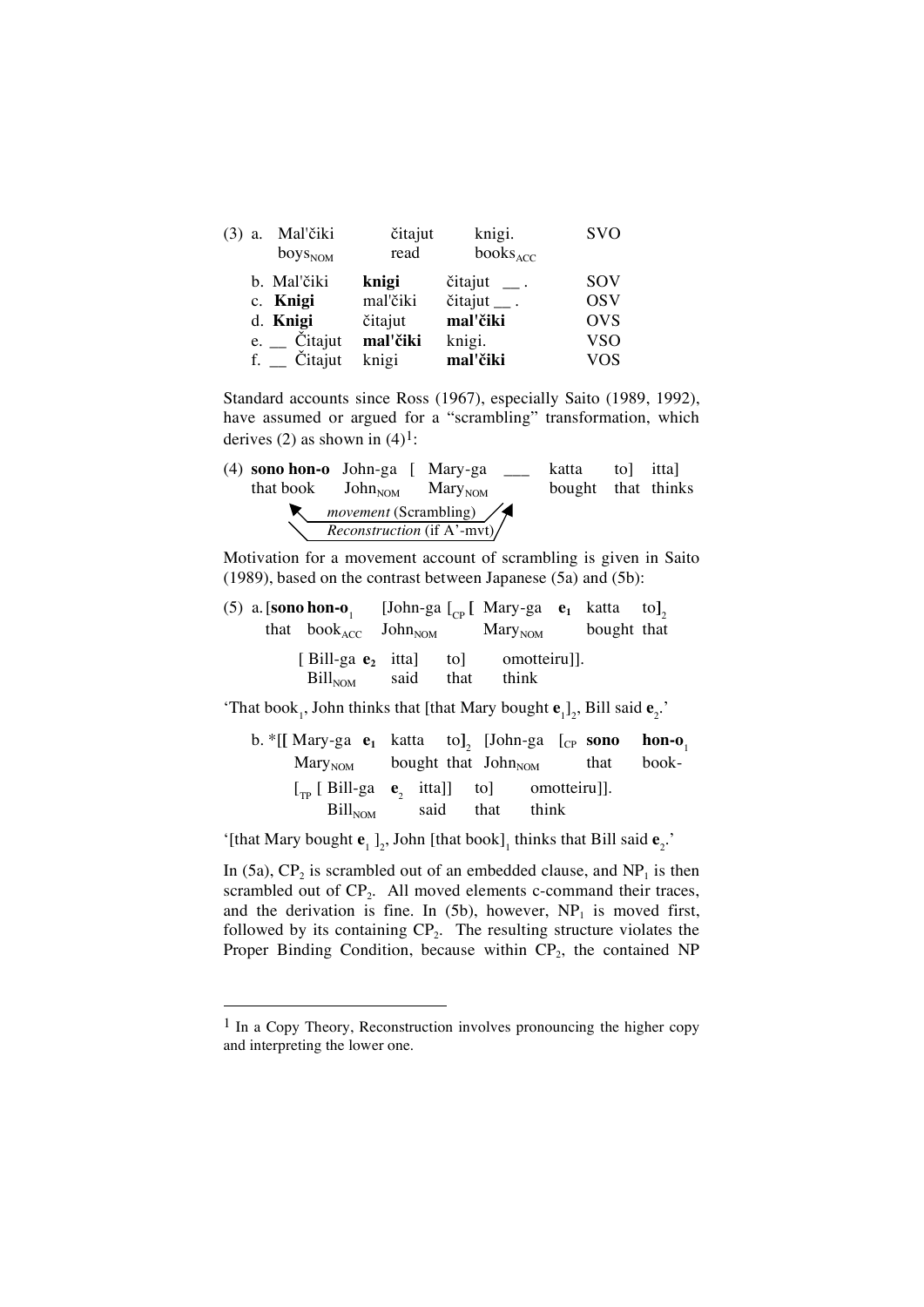trace **e**<sup>i</sup> is not c-commanded by its antecedent, *sono hon-o,* now stranded. Thus, "traces created by scrambling and those created by WH-movement in English behave in exactly the same way with respect to the Proper Binding Condition (PBC)" (Saito 1989, p. 190)

Furthermore, Saito (1989, 1992), Webelhuth (1989), Mahajan (1990), and Bailyn (1995, 2001, 2003) show with a number of syntactic tests for Japanese, German, Hindi and Russian respectively, that standard WH-movement constraints also apply to the derivation of free word order, implicating movement. Such constraints include the Coordinate Structure Constraint, Subjacency, Weak Crossover, the Adjunct Condition and others. Finally, Saito (1989) shows that Scrambling licenses Parasitic Gaps in Japanese. We therefore approach the problem from the perspective that theories advocating non-movement should at very least maintain the level of descriptive adequacy movement accounts attained in the GB literature.

More recently, however, the Minimalist Program of Chomsky (1995) and later work has compelled us to ask questions of *motivation* about any movement transformation posited: "Is the movement in question (syntactically) obligatory?", "Is the movement driven by interface (in this case interpretive) considerations?", "Do features drive the movement, and if so, which?"

In the case of Scrambling, preliminary answers to these questions throw some doubt on the movement account. First of all, Scrambling appears always to be optional (that is, we are never *forced* to derive (1b) from (1a).) Second, Scrambling appears to be semantically inert in that some Logical Form (LF) relations, such as Quantifier Scope, are not affected by its operation in Japanese (Saito's "radical reconstruction" property), meaning it may have no interface relevance (and hence should be superfluous, on minimalist assumptions). Finally, it is not clear what features might drive such movement. For these reasons, various alternatives to movement have been recently proposed, two of which I discuss, and ultimately reject, in what follows.

## **2. "Early Spell-Out"**

Van Gelderen (2003) argues that Minimalism allows for the possibility that there exist "Early Spell-Out" languages (such as Russian) in which major constituents in a derivation can essentially move directly from the Numeration to Spell-Out, without passing through any syntactic component. This is possible in Russian because case is internally licensed, and assuming that case is a purely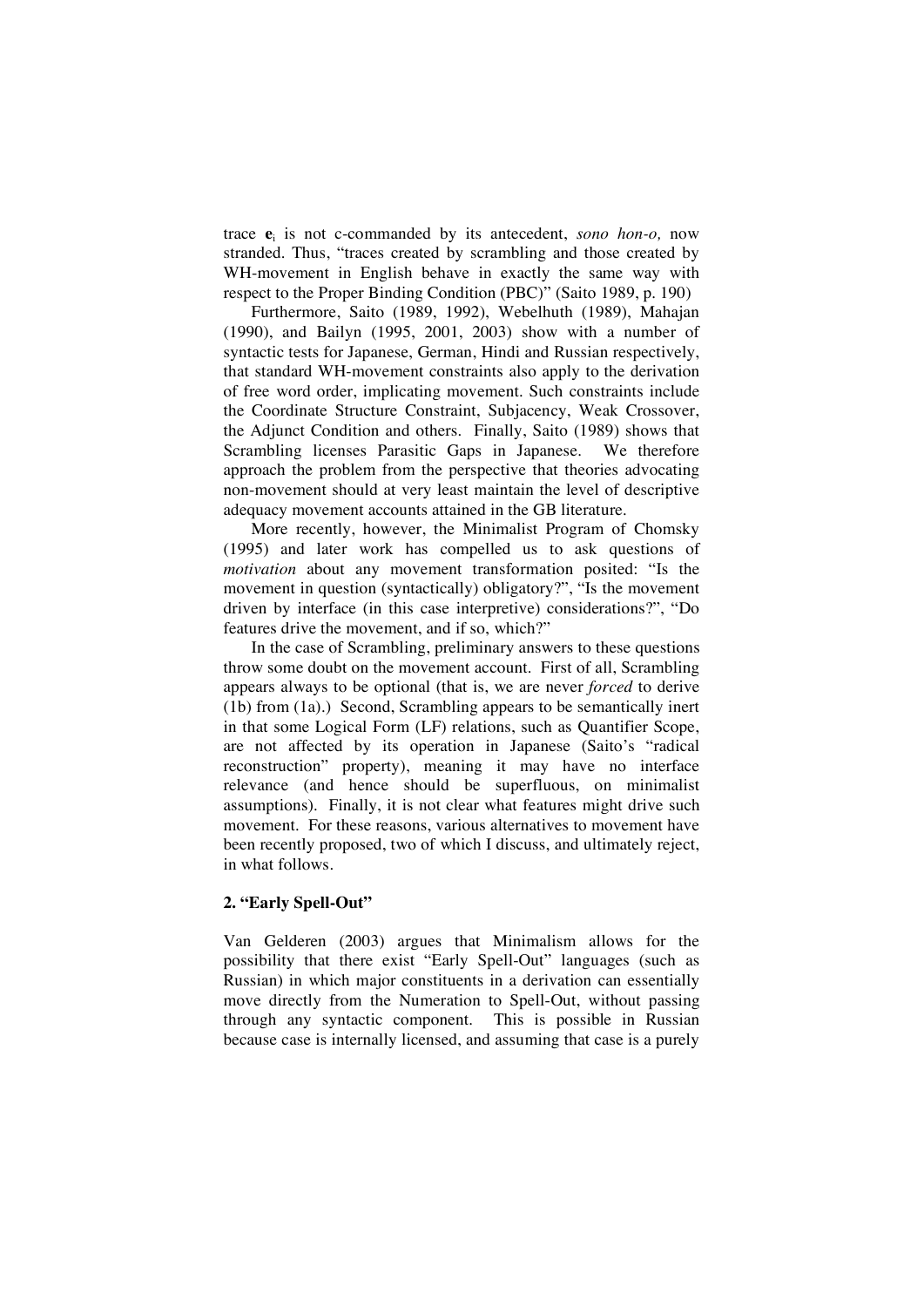PF phenomenon, the syntactic component can be sidestepped, deriving the effect of free word order.<sup>2</sup> In such cases "Scrambling is the result of the lack of merger, meaning that constituents arrive to PF unattached, which allows great freedom of linear order… This is what occurs in languages such as Russian." (p. 7) In short, "certain languages have ways of checking features that do not require Merge to occur." (p. 12) This is what allows all 6 of the possible constituent orders found in Russian (cf. (3)). Note that crucially for VG, nominals *do* undergo syntactic formation (to the level of DP) after which the predicate and its arguments are arranged at PF according to discourse principles without any further syntactic processes taking place.3 Languages of this kind are predicted by VG to have the following properties:

- (6) Properties of languages with Early Spell-Out (VG, pp. 23-25):
- i. Free Constituent Order: all word orders of major constituents are available
- ii. Islands: "every partial structure will be opaque for extraction"
- iii. Ambiguity: The relative order of two quantifiers will always be ambiguous
- iv. Adjuncts: "no difference is expected between arguments and adjuncts in Early Spell-Out structures"

*2.1 Against Early Spell-Out* First, let us consider the issue of free constituent order under VG's system. Sub-constituents, such as

<sup>&</sup>lt;sup>2</sup>It is not clear to me what is meant by "internal licensing", that is, what morphological property of a language allows it to license case internally. Examples of such languages other than Russian are not presented in VG, so I will limit the discussion of this issue. Japanese, crucially, does not have this property, and is not an early spell-out language for VG.

<sup>&</sup>lt;sup>3</sup>This simplifies VG's particular claim for the six Russian constituent orders shown in (3). In fact, VG claims Early Spell-Out accounts for only three of the six orders, namely VSO, OSV and VOS, the so-called "unmerged" structures. The other three (SVO, SOV, and OVS) result from Merge in the usual way. Space considerations prevent me from arguing against this classification of Russian word order patterns. Instead, I will concentrate on the general approach and its empirical and theoretical weaknesses, for which the "unmerged" orders are enough to make the case.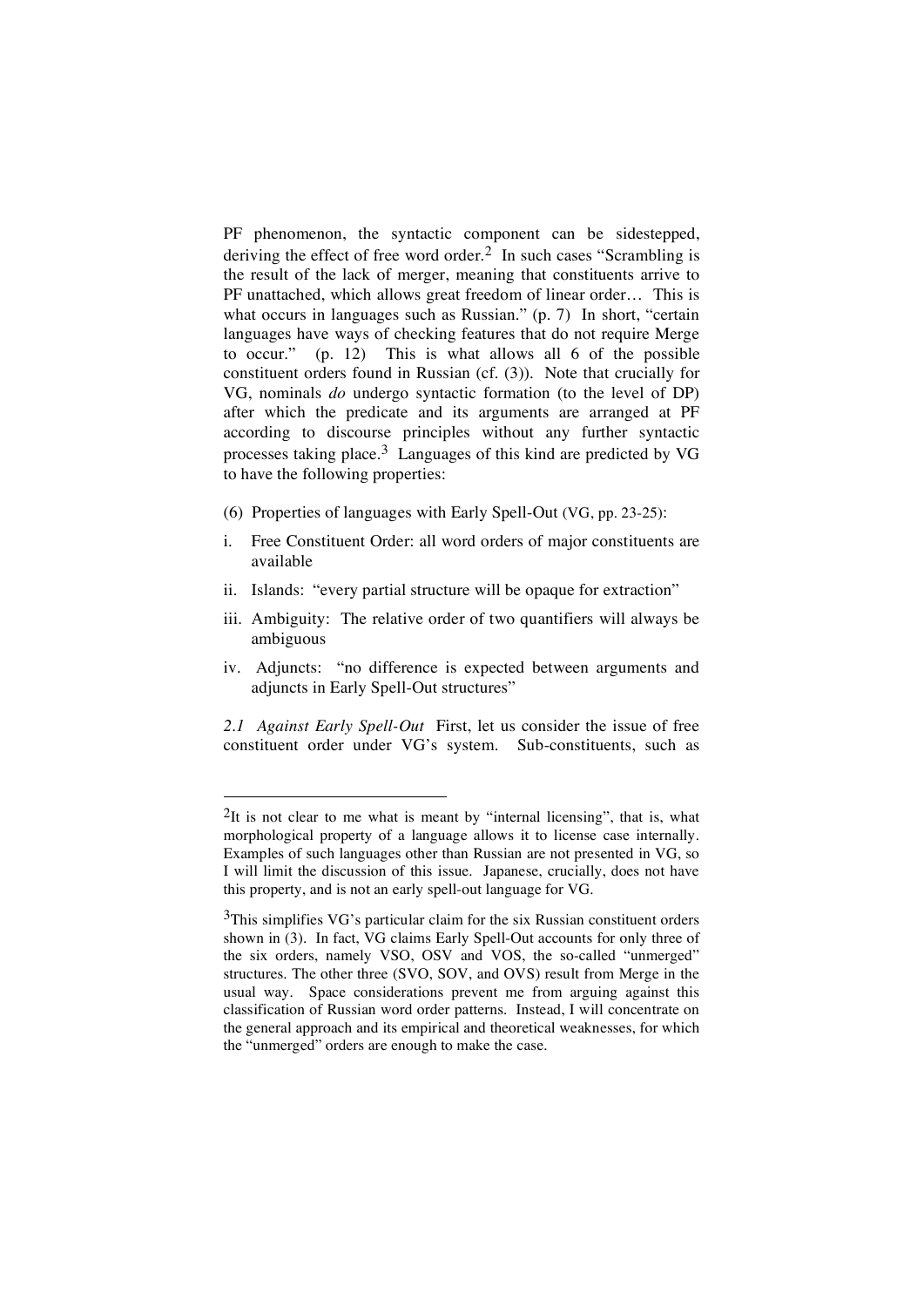argument DPs, are created by Merge in the usual way. Once V,  $DP_1$ and  $DP<sub>2</sub>$  are built, then the derivation is sent off to Early Spell-Out. The result is any one of the six orders given in (3), the distinctions being determined by linear rules of discourse (information) structure. Crucially, for VG there is no process of syntactic Merge between a verb and its arguments in Russian (as opposed to Japanese, where the verb-final order results from complements merging with heads in head-final fashion.) However, in abandoning any kind of VP-internal merger, VG encounters significant problems with both *selection* and *constituency*. Let us consider each in turn.

Within Minimalism, c-selection is replaced by feature checking, as in Adger 2003, where the requirement that a Preposition take an NP complement, say, is formalized as the P head bearing an uninterpretable [+*u*N] feature, which must be eliminated by being checked, at Merge, by a complement bearing an interpretable [N] feature, that is, by a nominal. So P must take an NP complement. Verbs that take CP complements, (indicative, interrogative, subjunctive, etc), small clause complements, and so on, are similarly marked. The featural requirements that constitute c-selection are satisfied when Merge with the appropriate category occurs.

It should be immediately apparent that the Early Spell-Out system, which expressly denies a merger process, will not as it stands be able to handle selectional relationships. Selectional restrictions cannot be captured at the level that determines linear order (PF) due to lack of adjacency. Nor are they able to be satisfied earlier in the derivation under VG. This leaves the LF component as the only possibility; and this is the level where VG assumes such relations are handled. But what exactly is the process of 'checking' like at LF? Is it configurational? Does it involve features? Does it require adjacency? It is generally assumed that categorial requirements cannot be fully reduced to semantics (*ask the time* vs. *\*wonder the time*), so it would not appear that selection can be somehow checked at LF, despite VG's assumption that it can. Any kind of combinatorial approach to selection is unavailable to VG, as the account bypasses syntactic combination. If selection is handled through feature checking, as in Adger 2003, the uninterpretable categorial features driving selection must be eliminated before LF. Some other device is required. Without further elaboration on how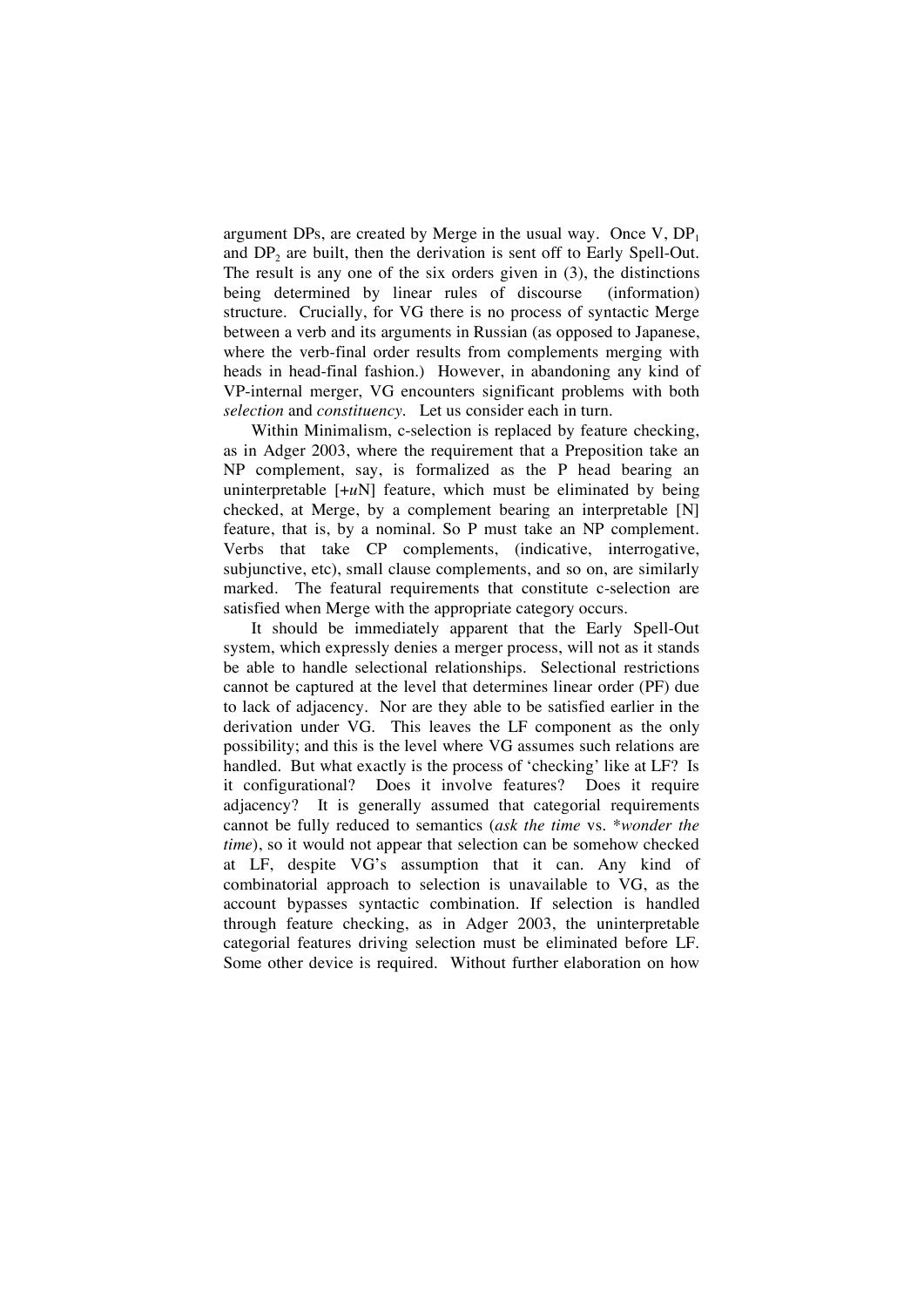selection is to be handled, the system has weakened the grammar far more than it has strengthened it. 4

The next problem for Early Spell-Out involves *constituency*. The Early Spell-Out system denies constituency of both VP/*v*P and TP. In some respects, it essentially restates Hale's 1973 nonconfigurationality parameter. However, substantial evidence for VP and TP constituency exists for Russian – ellipsis and sluicing (Grebenyova, this volume), coordination, and other standard constituency tests demonstrate the necessity of the VP and TP groups. A third problem concerns the claim that embedded clauses are fully opaque to scrambling. It is generally known that extraction is possible at least from subjunctive *čtoby* clauses (see Bailyn 1995) and elsewhere). It is not clear how Early Spell-Out can derive surface order in these cases but not allow separation from the argument clause in indicatives. Fourth, changes in word order directly affect scope, as shown in Ionin 2001, an aspect of free word order that Early Spell-Out denies the possibility of (recall that LF relations have no connection to PF orders in this system). VG claims all double quantifier structures will be ambiguous, contrary to the well-observed fact that surface scope is highly preferred to inverse scope by most speakers in both derived word orders. 5 Thus the VG system loses empirical coverage in its effort to answer some of the questions about Scrambling raised under Minimalism.<sup>6</sup>

 <sup>4</sup> Similarly, in <sup>a</sup> diathesis system, such as Babby (forthcoming), selectional properties are captured as a two-tiered representation of argument structure. Selection is thus lexical, though the system assumes a rigid order of hierarchical combination, which leads to strong empirical predictions about word order. Early Spell-Out weakens the predictive force of both a Bare Phrase Structure and a diathetic approach and would need additional machinery to account for constituency and derived word orders.

 $5$  The same is apparently not true of Japanese (see Bošković & Takahashi 1998) among many others. This distinction is what leads Bošković (2004) to argue that Russian does in fact have overt movement in such instances, although he labels it Topic/Focus movement. We return to this proposal in Section 3 of this article. For now suffice it to say that Russian facts speak against Early Spell-Out and in favor of movement, as Bošković shows.

<sup>&</sup>lt;sup>6</sup>Note also that VG does not in fact eliminate Scrambling from the grammar. Japanese, where not all six constituent orders occur, must have Scrambling as movement and (left-branching) VP constituency to assure V-final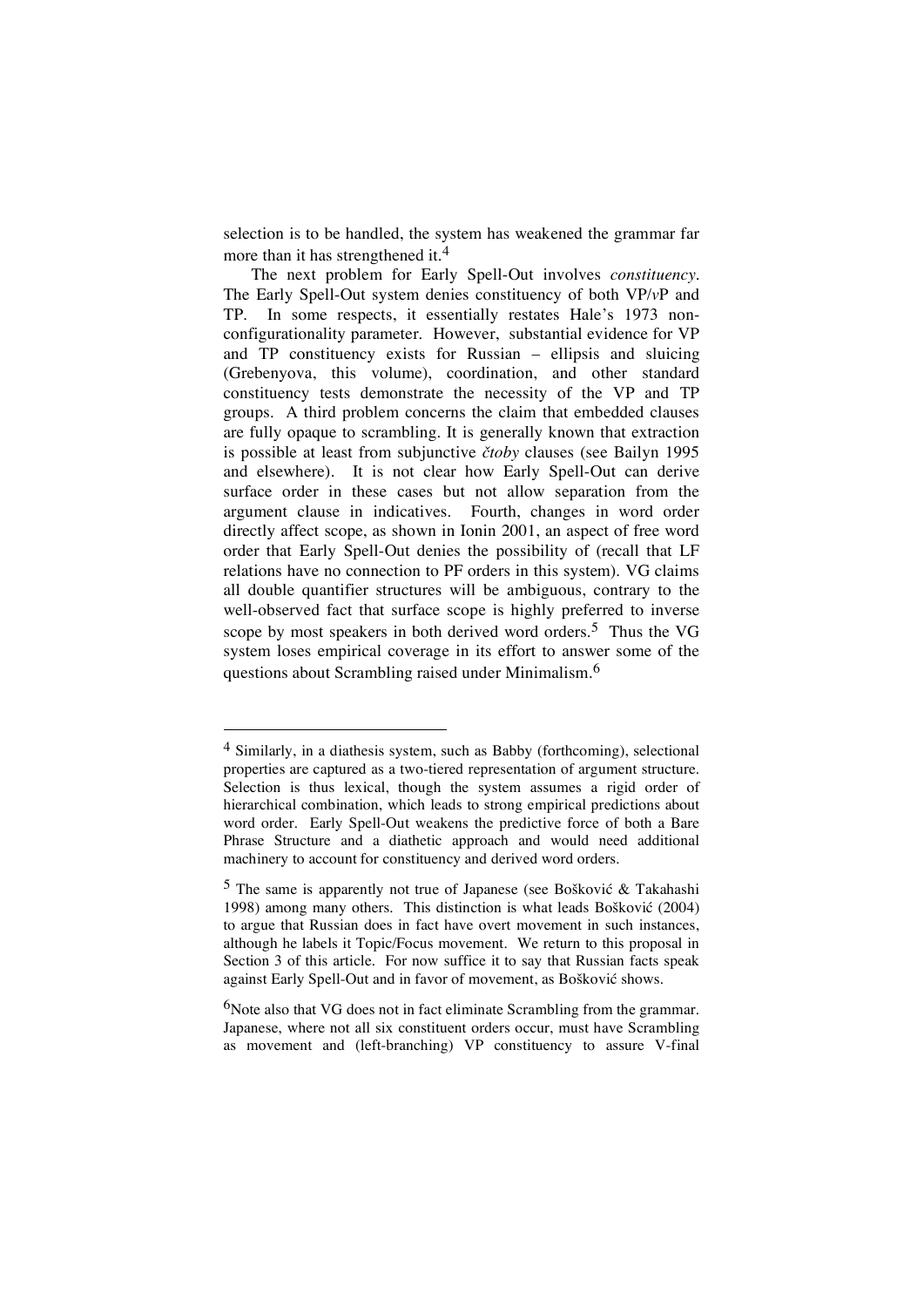## **3. Base-Generation and LF Lowering**

Bošković (2004) (hereafter B) builds on Bošković & Takahashi (1998)'s account (hereafter BT) of Scrambling as a base-generated process followed by obligatory LF lowering. In this system,  $\theta$ -roles are features.<sup>7</sup> Languages differ as to whether  $\theta$ -relations are 'weak' and can be checked at LF (Japanese) or whether they are 'strong' and must be checked at Merge, hence no Scrambling (English). Thus Scrambled elements are pronounced in their base-generated position and then undergo obligatory lowering to their LF position in order to check their  $\theta$ -role. There is no optional movement, and radical reconstruction effects in interpretation follow automatically after lowering. The proposal is schematized in (7):



*3.1 Against Scrambling as Base-Generation and Lowering* Despite the theoretical desirability of eliminating the optionality of Scrambling in this way, the original BT proposal has been challenged in the literature (see Bailyn 2001, Boeckx 2003 among others). The reader is referred to those works for detailed argumentation. Two major issues, however, require some discussion, and are as follows:

A. The BT account of Scrambling predicts the absence of surface interpretive effects associated with the high (scrambled) position. Empirically, this claim appears too strong, as shown in (8-10), where we see surface scope effects and anti-reconstruction binding effects respectively:

-

structures. Thus the VG typology posits *both* Early Spell-Out languages (Russian) *and* Scrambling languages (Japanese), hence *more* language types, without relevant discussion of the loss of explanatory adequacy. I will not discuss this further, other than to note the problem.

<sup>&</sup>lt;sup>7</sup>Needless to say, this is far from an uncontroversial assumption. See Chomsky 1995 among many others for discussion. I will assume in what follows that such a characterization of thematic relations *is* possible, and my critique of BT will be limited to empirical domains, rather than taking on this larger, framing assumption.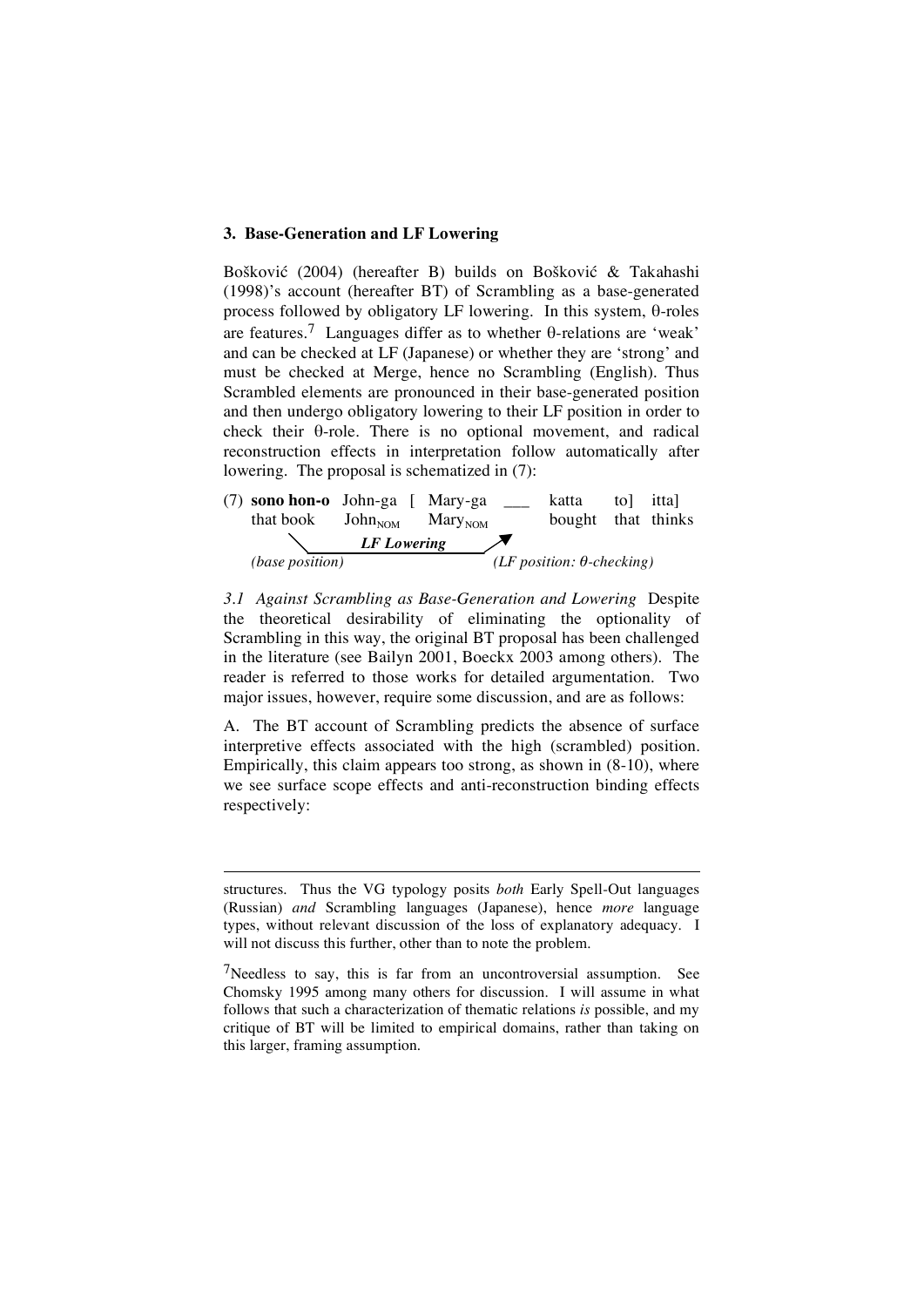Russian Surface Scope Effects (see also Ionin 2001)

- $(8)$  a. Kto-to xočet, čtoby Boris uvidel každogo mal'čika. Someone wants that Boris saw [every boy] 'Someone wants Boris to see every boy.' i)  $\exists x \forall y$  ii)  $*\forall y \exists x$  (?? for some speakers)
	- b.**[Každogo mal'čika]** kto-to xočet, čtoby Boris uvidel *t*. [every boy]-ACCsomeone wants that Boris saw 'Every boy, someone wants Boris to see.' i)  $* \exists x \forall y$  ii)  $\forall y \exists x$

In (8a), we see that Russian quantifiers prefer surface scope interpretations, as discussed in Ionin (2001). When an embedded object is scrambled, it acquires surface scope. On theories where quantifier scope is determined at LF (the standard assumption), (8b) is incompatible with Lowering, since the scrambled element should always be interpreted in its low thematic position. The same problem occurs with anti-reconstruction effects shown in (9).

### Anti-Reconstruction Effects (see Heycock 1995)

### (9) a. \*[**How proud of Johni**] do you think **hei** should be *t*?

b. [**Which question** [**that Gorei got during the debate**]] do you think **hei** messed up on *t* the worst?

| $(10)$ a. *Ja xoču, čtoby on <sub>i</sub> srazu                                                                                            |       |                                                              |       |  |                     | zabyl |                                                                                      |  |
|--------------------------------------------------------------------------------------------------------------------------------------------|-------|--------------------------------------------------------------|-------|--|---------------------|-------|--------------------------------------------------------------------------------------|--|
|                                                                                                                                            |       | I want that he right away forget                             |       |  |                     |       |                                                                                      |  |
| nekotorye voprosy Goruj<br>some questions to Gore<br>'I want him <sub>i</sub> to immediately forget some questions to Gore <sub>i</sub> .' |       |                                                              |       |  |                     |       |                                                                                      |  |
|                                                                                                                                            |       | b. [ <b>Nekotorye voprosy</b> [Goru <sub>i</sub> ]] ja xoču, |       |  |                     |       |                                                                                      |  |
|                                                                                                                                            | some  |                                                              |       |  | questions to Gore I |       | want                                                                                 |  |
|                                                                                                                                            | čtoby | $\mathbf{on}_{\cdot}$                                        | srazu |  | zabyl $t$           |       |                                                                                      |  |
|                                                                                                                                            | that  | he right away forget                                         |       |  |                     |       |                                                                                      |  |
|                                                                                                                                            |       |                                                              |       |  |                     |       | 'Some questions to Gore <sub>i</sub> I want him <sub>i</sub> to immediately forget.' |  |

(10b) shows that for Russian scrambling, just as for English whmovement (9b), some fronted constituents containing an Rexpression obviate the Principle C violation that is incurred when they are in base position as in (10a). This is then a case of "anti-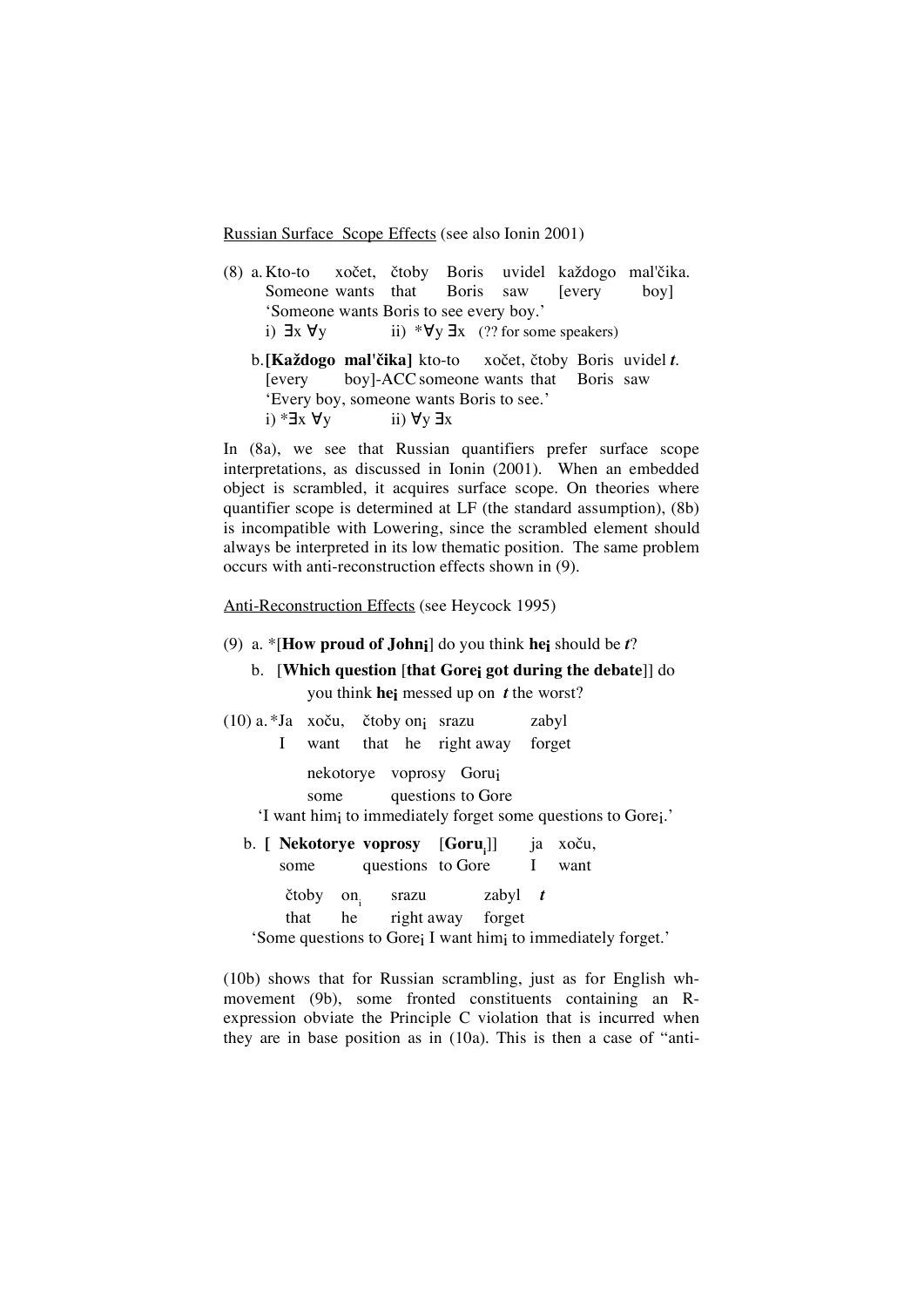reconstruction". Note that the R-expressions in the (b) sentences are either adjuncts or within adjuncts. This has led to the proposal that adjuncts are attached late in the derivation, never being associated with the lower position, hence the anti-reconstruction effect. However, in a system where the displaced argument *itself* must obligatorily lower at LF, the LF representation will not have the argument and modifier in the same location, making semantic interpretation impossible. A system like that of Heycock 1995, where the reconstructability of an element depends on its referential status, is crucially not available in the BT system.

B. The BT account specifically requires that there be no trace (or copy) in scrambled (high) position. This is necessary to make the Lowering process itself syntactically legitimate. However, this also implies the lack of any locality or other syntactic constraints on Scrambling, assuming the usual accounts of such constraints as being constraints on chains or constraints on traces. However, the predicted lack of locality and other syntactic constraints on scrambling is contradicted by literature on many free word languages (see Saito 1989, 1992, Webelhuth 1989, Mahajan 1990, Bailyn 1995, 2001, 2002 among many others). A partial list is given in (11):

## (11) Known syntactic constraints on Scrambling

- a. Proper Binding Condition (Saito 1989)
- b. Subjacency (Webelhuth 1989)
- c. Complex NP Constraint (Webelhuth 1989)
- d. The Empty Category Principle (incl. *that*-*t* effect) (Bailyn 1995)
- e. No extraction out of Russian  $\check{c}$ *to*-clauses (Bailyn 1995)
- f. Coordinate Structure Constraint (Webelhuth 1989, Bailyn 1995)
- g. Constraint on Extraction Domains (Webelhuth 1989)
- h. Constraint on extraction out of Russian adnominal genitives (Bailyn 1995)

Space considerations preclude a full presentation of syntactic effects in scrambling here. However, Russian examples of Subjacency and ECP effects are given in (12) and (13-14) respectively:

|                                       |  |  |  |                              | (12) a. *Kogo; ty pozvonil [agentu [kotoryj ljubit $t_i$ ]]? |  |  |
|---------------------------------------|--|--|--|------------------------------|--------------------------------------------------------------|--|--|
|                                       |  |  |  | Whom you phone spy who loves |                                                              |  |  |
| 'Whom did you phone a spy who loves?' |  |  |  |                              |                                                              |  |  |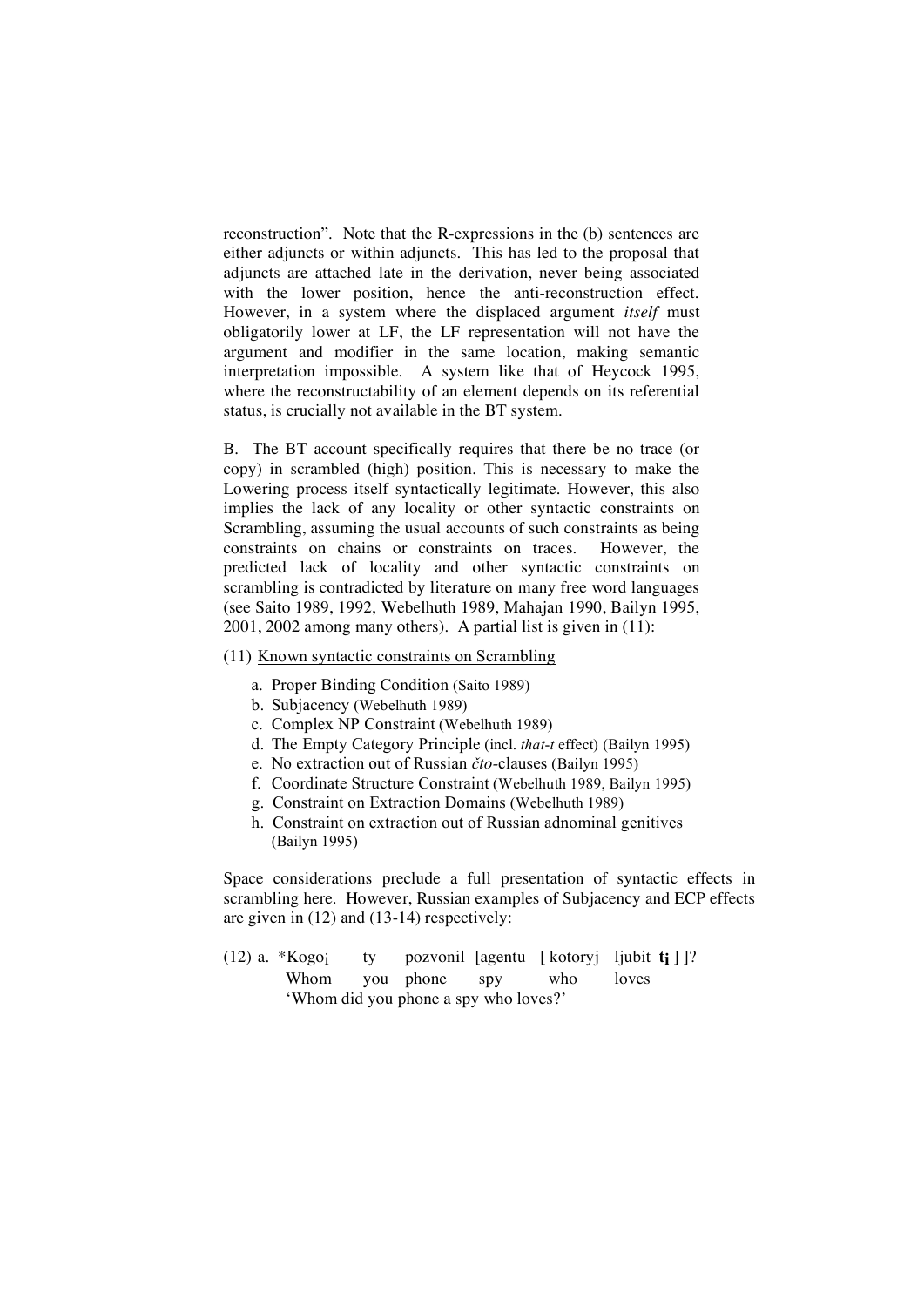- b. \***Borisa**i ty pozvonil [agentu [ kotoryj ljubit **ti** ] ] Boris you phone spy who loves 'It's BORIS you phoned a spy who loves!'
- (13) a. **Komu** ty xočeš',  $\begin{bmatrix} \cot \theta & \cot \theta \\ \cot \theta & \cot \theta \end{bmatrix}$  and **ti**  $\begin{bmatrix} 2 \\ 4 \end{bmatrix}$ ? who you want that Ira phoned 'Who do you want Ira to call?'
	- b. **\*Kto** ty xočeš', [ čtoby **t**<sub>i</sub> vljubilsja v Iru ] ? who you want that fall in love (to) Ira 'Who do you want that fall in love with Ira?'
- $(14)$  a. Ja **Borisui** xotel, [  $\check{c}$  toby Ira pozvonila **ti** ] I Boris wanted that Ira phone 'I wanted Ira to phone Boris.'
	- b. \*Ja **Borisi** xotel, [ čtoby **ti** vljubilsja v Iru ] I Boris wanted that fall in love (to) Ira 'I wanted Boris to fall in love with Ira.'

Clearly, known Scrambling is sensitive to Subjacency and ECP effects. This is not expected under BT. BT do not directly address the issue of the PBC. However, they do acknowledge the problem of known syntactic constraints on Scrambling in a footnote: "We ignore here the Coordinate Structure Constraint, the Left Branch Condition, and the Specificity Condition, since it is not at all clear that these are movement constraints" (BT, fn 17, p. 358) No proposals are made as to how to account for the parallel effects of those constraints on Scrambling and WH-movement in a system without Scrambling-as-Movement. An important generalization is thus lost, and empirical coverage of the resulting theory, however theoretically preferable, is sacrificed without sufficient theoretical compensation, until CSC and other scrambling effects are accounted for. The empirical coverage of GB accounts has to be maintained in non-movement accounts in some other way, not provided by BT (or VG).

*3.2 Movement but not Scrambling?* In Bailyn 2001 I presented these and other objections to the BT account, primarily using Russian data, showing the effects discussed above (that Scrambling has interpretive effects and that locality constraints hold), and that adjuncts can Scramble (another effect not predicted by the BT account). In reply, Bošković (2004) (B) acknowledges the importance of such examples,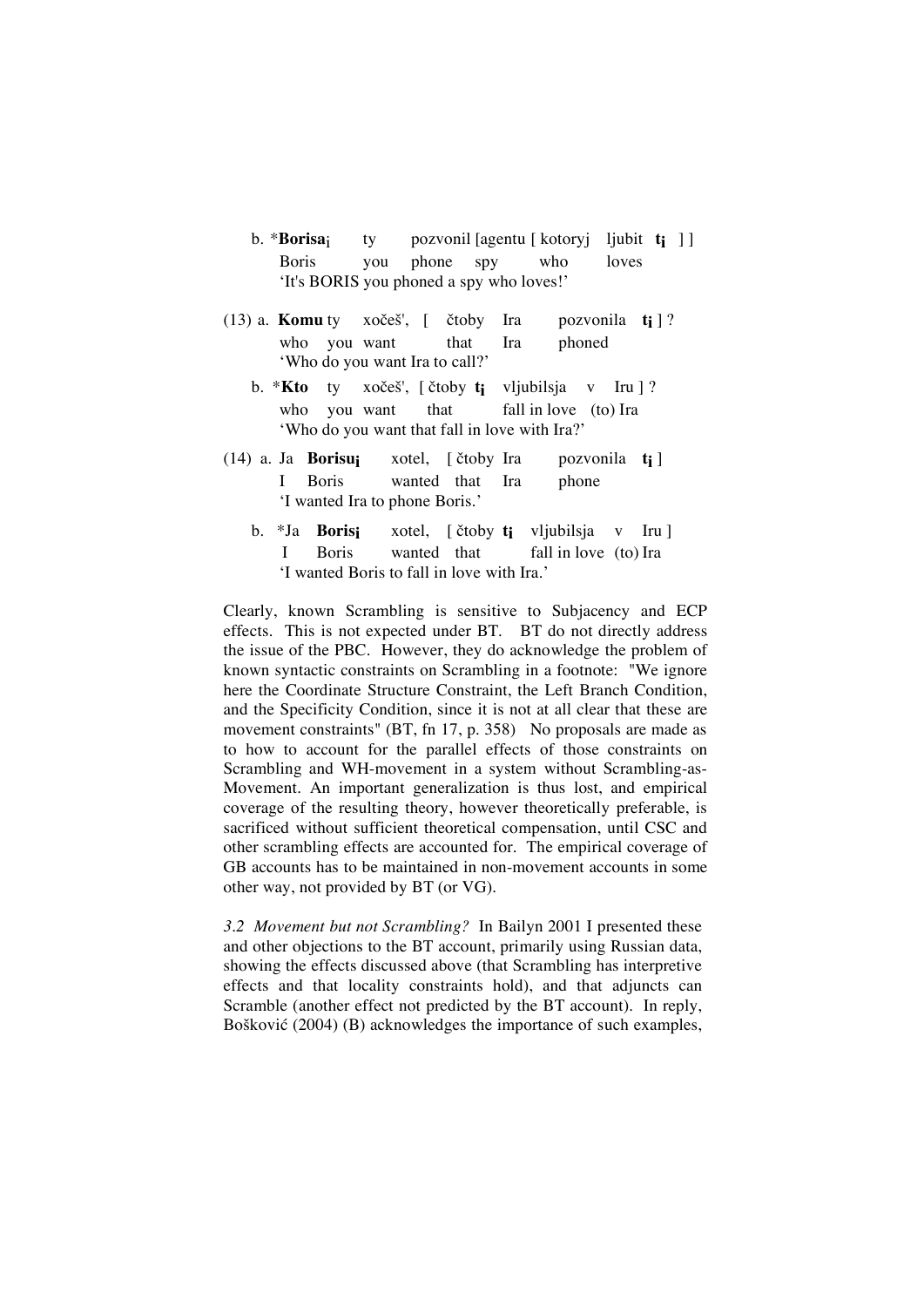but argues that they do not undermine the BT approach of Base-Generation and Lowering. "Russian examples that Bailyn (2001) uses to argue against Bošković & Takahashi's (1998) analysis of scrambling *are irrelevant to the analysis because they do not in fact involve scrambling.* (Bošković 2004: 613, emphasis JFB) In particular, B concedes that movement *is* involved in Russian instances which show interpretive effects and are subject to standard movement constraints, but that these instances are not in fact Scrambling. Rather, these are cases of "Topic/Focus Movement", which is assumed by B to be a standard syntactic movement process.

In the final section of this article I address the general issue of whether or not there is a significant distinction between the derivation of free word order variation in Japanese and Russian, as argued in both VG and B, concluding that the difference between the two languages is more superficial than claimed in those accounts. Before that discussion is possible, however, it is critical to examine the nature of B's proposed distinction between the two language types.

B's primary claim is this: Russian has (morphologically unmarked) Topic/Focus movement, which is assumed to be standard (upward) A'-movement. The high (scrambled) position determines interpretive effects (scope). $8$  The usual locality and other constraints apply as the movement is carried out, and adjuncts can participate.<sup>9</sup>

 <sup>8</sup> Surface scope effects mask the unusual nature of B's assumption about (standard) A'-movements (WH-mvt and TOP), namely that surface position alone determines interpretative effects (as vs. "Japanese-style" Scrambling). This contradicts the general assumption that A'-movement can reconstruct (for binding) (Fox 1999 a.o.) ([*Which pictures of himself*] *does John hate t ?*). A'-reconstruction for binding is mentioned only in a footnote, in which B appeals to a derivational Binding Theory, following Epstein et al (1998), whereby binding relations are established in the course of the derivation (before wh-movement). Derivational approaches are indeed promising for Principle A (Grewendorf & Sabel 1999). However, Principle C appears to apply only at LF (Saito 2003), meaning that another aspect of B's proposed distinction between standard A'-movements and Scrambling is weakened, in that anti-reconstruction facts with WH-movement *and* Scrambling cannot be treated in parallel fashion under the non-movement approach to Scrambling.

<sup>&</sup>lt;sup>9</sup>B later adds that Russian also has Japanese-style Scrambling, a claim to which I return below. For now what matters is the concession that (most) Russian free word order results from overt movement which is distinct from Lowering and thus not contraexemplary to the claims made about Japanese.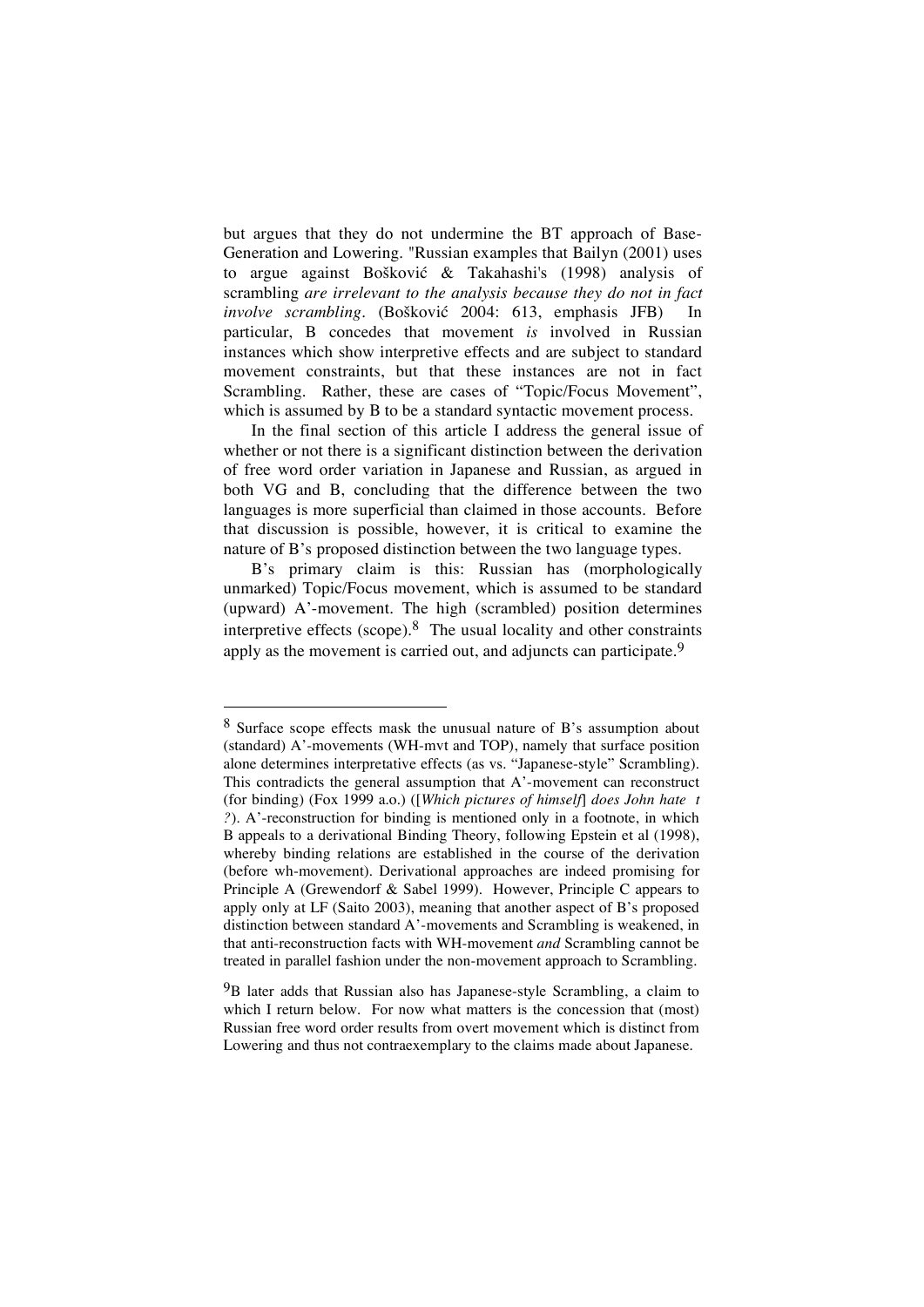Let us examine the motivation for claiming that the two languages are so different: B's primary argument is that those Russian examples that do not have the radical reconstruction property can not result from Scrambling. "The undoing property is taken to be the defining and most interesting property of Japanese-style Scrambling (JSS)." (B, p. 618) The crucial difference between the two languages concerning interpretation and word order involves quantifier scope, and is illustrated in (16-17):

- (16) **[Daremo-ni]** <sup>i</sup> dareka-ga [ Mary-ga **t <sup>i</sup>** atta to ] ometteiru everyone-Dat someone Mary met that thinks "Someone thinks that Mary met everyone." i)  $\exists x \forall y$  ii) \* $\forall y \exists x$
- (17) **[Každogo mal'čika]** kto-to xočet, čtoby Boris uvidel t<sub>i</sub>. [every boy]-Acc someone wants that Boris saw "Every boy someone wants Boris to see ." i)  $* \exists x \forall y$  ii)  $\forall y \exists x$

In (16), the scrambled embedded object does not acquire surface scope in Japanese. In (17), on the other hand, the surface order determines scope, as we have seen. This difference is significant, and will be discussed below. Otherwise, the primary distinction seems to be related to the fact that Russian has no overt Topic/Focus devices other than word order (and intonation), whereas Japanese regularly marks Topics with *wa*. However, the overt nature of this particle does not entail that non-*wa*-marked word order variation in Japanese might not also serve a discourse function. Indeed there are significant examples of the discourse relevance of Japanese free word order (Miyagawa 1997 and Bailyn 2001). At the same time, Japanese Scrambling obeys the Proper Binding Condition, as in (5), as well as Subjacency and other movement constraints, Saito (1989, 1992, 2003). These effects are not accounted for in BT or B.10

 $10<sub>B</sub>$  responds to the issue of the PBC in an extended footnote, where it is claimed that PBC effects in Scrambling are irrelevant for two reasons: first, because the PBC does not hold in German remnant movement instances, where a fronted infinitive can contain the trace of a lower element as in (i):

<sup>(</sup>i)  $[t \text{Gelesen}]$  [hat das Buch keiner] read has the book no one "Read the book, no one has."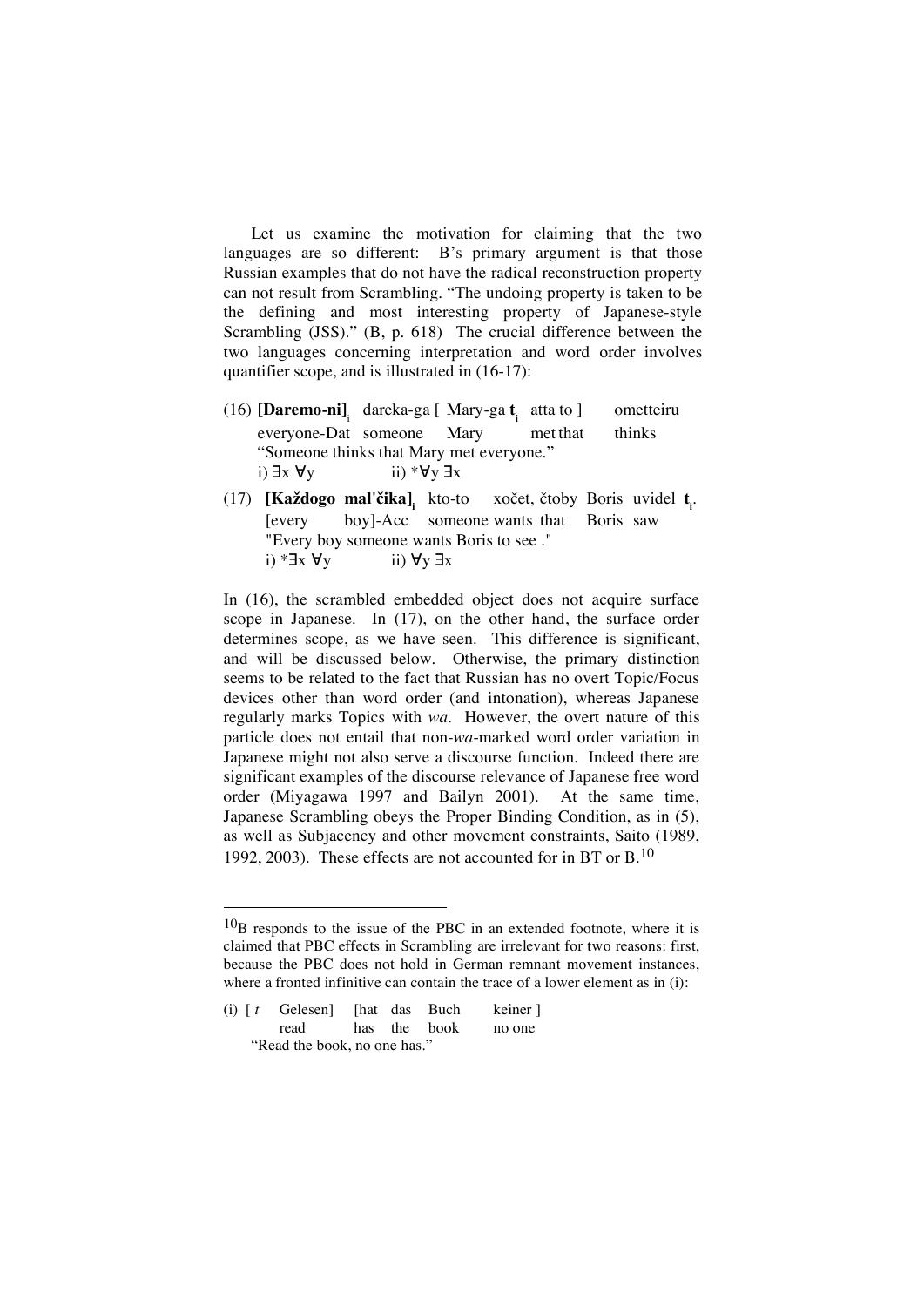One more aspect of B's account requires discussion. B shows that not all instances of Russian word order variation involve Topic/Focus movement. Japanese-style Scrambling (JSS) also occurs in Russian. This is important for B because scrambling in Russian is (sometimes) able to escape WH-islands:

- (18) Ty **doktor**<sub>i</sub> videl kogda  $\lceil_{\text{IP}} \mathbf{t} \rceil$ pod"ezžal ] ? you doctor-NOM saw when came 'The doctor did you see when (he) came?'
- $(19)$  \*Kto<sub>i</sub> ty videl <sub>IP</sub>t<sub>i</sub> pod"ezžal ?] (WH-island) who you saw when came \*'Who did you see when came?' (Müller & Sternefeld 1993)

Because (18) appears to escape island constraints, it cannot for B be an instance of Topic/Focus movement, which (always) obeys islands. B therefore claims that (18) is an instance of JSS (Base-generation and Lowering), as vs. (19), which shows the effects of a WH-island violation. However, Lowering cannot be the correct account of (18).

-

(ii) \*[ [ *t* Für Bücher gelesen] [weiss ich nicht was er hat] for books read know I not what he has 'I don't know what for books he has read.'

Thus something like the PBC holds in case of German remnant movement cases, although bare infinitival constructions like (i) may involve basegeneration. Cases such as (ii), as well as English WH-movement, Japanese LF-WH movement, *and Japanese Scrambling* can be united in this regard only by assuming movement constrained by the PBC applies.

Second, B rejects a PBC account because "it is crucial to apply the PBC at S-Structure… [and] is therefore incompatible with the Minimalist program, which has no place for S-structure conditions." (p. 617) Instead a sideways movement account of (5) is proposed. However, this account cannot extend to the other known PBC cases. The minimalist attempt to eliminate S-structure conditions entirely is laudable, but cannot sacrifice empirical coverage. Replacing the PBC account of (5) weakens the argument against movement, since the PBC clearly applies to known instances of movement such as English WH-movement, and thus a significant parallelism between Scrambling and WH-movement becomes no more than an unexplained coincidence in a non-movement account.

However, Van Riemsdijk (pc) points out that cases such as (i) mask the more general situation of the PBC applying exactly as expected in cases like (ii), where the presence of *was-für* split clearly implicates movement.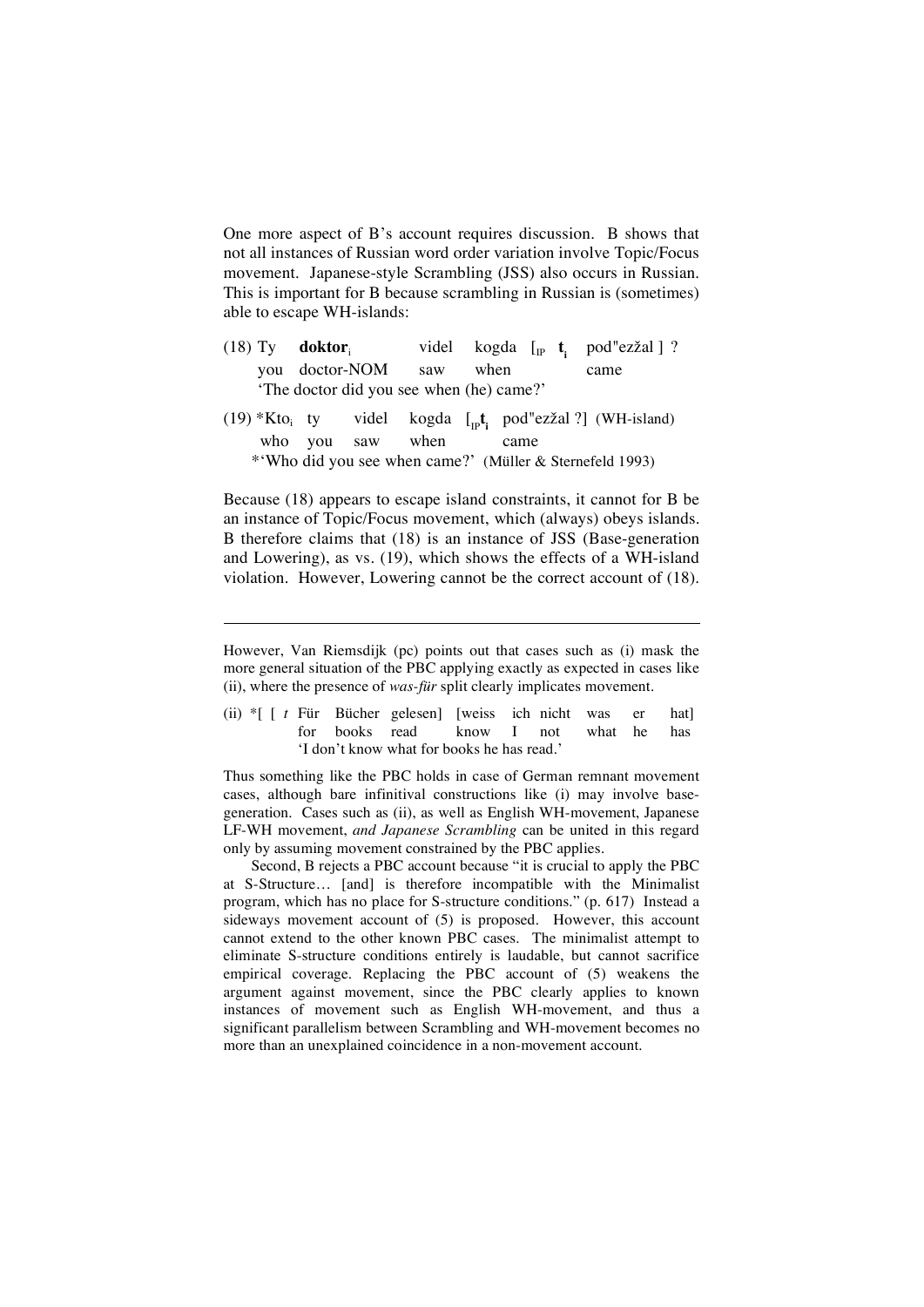For if (18) is Japanese style-scrambling, then the Lowering account immediately predicts Japanese-style *low quantifier scope* in such constructions, since the undoing property always characterizes JSS on B's assumptions. This prediction is not borne out:

20) Ty **každuju devušku**<sub>i</sub> videl kogda<br>vou levery girll-Acc saw when you [every girl]-Acc saw [ kakoj-to mal'čik i ]? some boy-Nom kissed 'Did you see when some boy kissed **every girl**?' i) \* $\exists x \forall y$  ii)  $\forall y \exists x$ 

In (20), an embedded quantifier escapes a WH-island, but has surface scope. If the undoing property (Scope) is the primary diagnostic for JSS, then (20) must be overt movement, since it has surface scope. If escaping islands is the diagnostic, then (20) must be non-movement (JSS). B's account has achieved a paradox. 11

To sum up thus far: the claim that Russian free word order is (usually) driven by movement whereas in Japanese it is not encounters significant problems. Despite the proposed distinction, both languages obey movement constraints in Scrambling, both use surface word order to encode discourse relations, (Miyagawa 1997, Bailyn 2001), and Scrambling, constrained in its operation like other movement processes, is the best candidate for how they are derived.

As for the nature of the contrast in  $(18)$ , I follow Müller & Sternefeld (1993) in accounting for this contrast as coming from the nature of the two movements involved. In Minimalist terms, different features trigger WH-movement and Scrambling. The former cause a Relativized Minimality violation in WH-island contexts (19), the latter do not (18). Many speakers do not find (18) perfect, exactly as expected if there is a mild Subjacency violation but no Relativized Minimality violation. Thus it appears clear that Russian in fact has one mechanism for deriving free word order – Movement. In the next section we turn to the issue of whether there remains good cause to claim that Japanese is really any different.

 $11$  I return to the issue of the correct account for the difference between Japanese and Russian in this regard below. For now the high scope facts in (18) are simply provided as evidence that the undoing property and the island-escaping property cannot be used as a "cluster" of diagnostic properties, determining whether or not overt movement has occurred.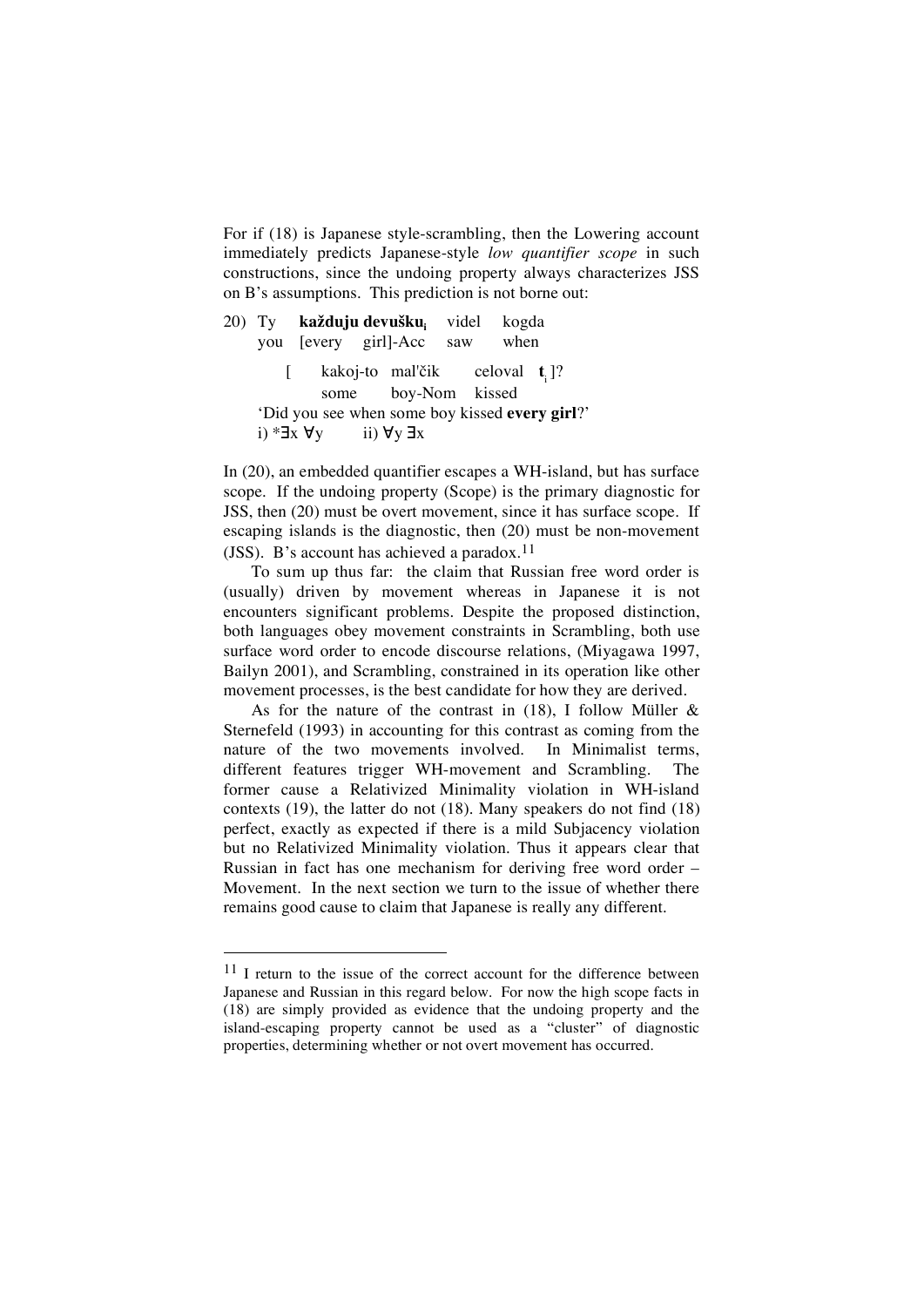#### **3. On Supposed Differences between Japanese and Russian**

VG and B each propose radically distinct grammars for Russian and Japanese. For VG Japanese has Scrambling (movement), but Russian has Early Spell-Out (non-Movement) Both are discoursedriven. For B, following BT, Japanese has Base-Generation and Lowering (non-movement), whereas Russian primarily has Topic-Focus Movement (directly driven by discourse). Thus both admit the need for movement in describing free word order and both acknowledge the well-known connection between free word order and discourse effects, about which there exists a significant literature (Adamec 1966, Kovtunova 1976, Yokoyama 1986 and many others.) In this situation, then, it is only natural for research attention to be focused on one primary question: is it possible to limit the derivation of free word order to a single device, whose motivation is discoursedriven, and which is driven by an interpretive component of the grammar?12 We have seen that a Movement account is preferable for Russian. The next question is this: is there evidence that Japanese word order variation is also derived by movement? And of course there is – there is the original evidence in Saito 1989, and further evidence in Kawamura 2004 and Saito 2003. Further, there is the question of surface interpretive effects. We have seen that scope does not appear to change with word order variation. But antireconstruction effects like those in (14) for Russian also obtain in Japanese, as shown in the contrast between (21a) and (21b):

| $(21)$ a. $*$ [kare-wa [Mary-ga [John-ga        | tukutta jodan-o]  |  |  |
|-------------------------------------------------|-------------------|--|--|
| $heTOP$ Mary <sub>NOM</sub> John <sub>NOM</sub> | made $joke_{ACC}$ |  |  |
| tukatta to omotteiru.<br>used C thinks          |                   |  |  |

-

\*'Hei thinks that Mary used the joke that Johni made.'

 $12$ I assume that there is a distinct level of information structure, as proposed in many places (Rochemont 1980, Vallduví 1992, Lambrecht 1994, Bailyn 1995, Zubizarreta 1998 a.o.). However, nothing here in making the case for movement requires that discourse relations be an independent linguistic level. The question of how discourse relations are encoded does not bear on the issue of whether syntactic movement is (always) involved, for which the empirical evidence presented here remains the strongest argument.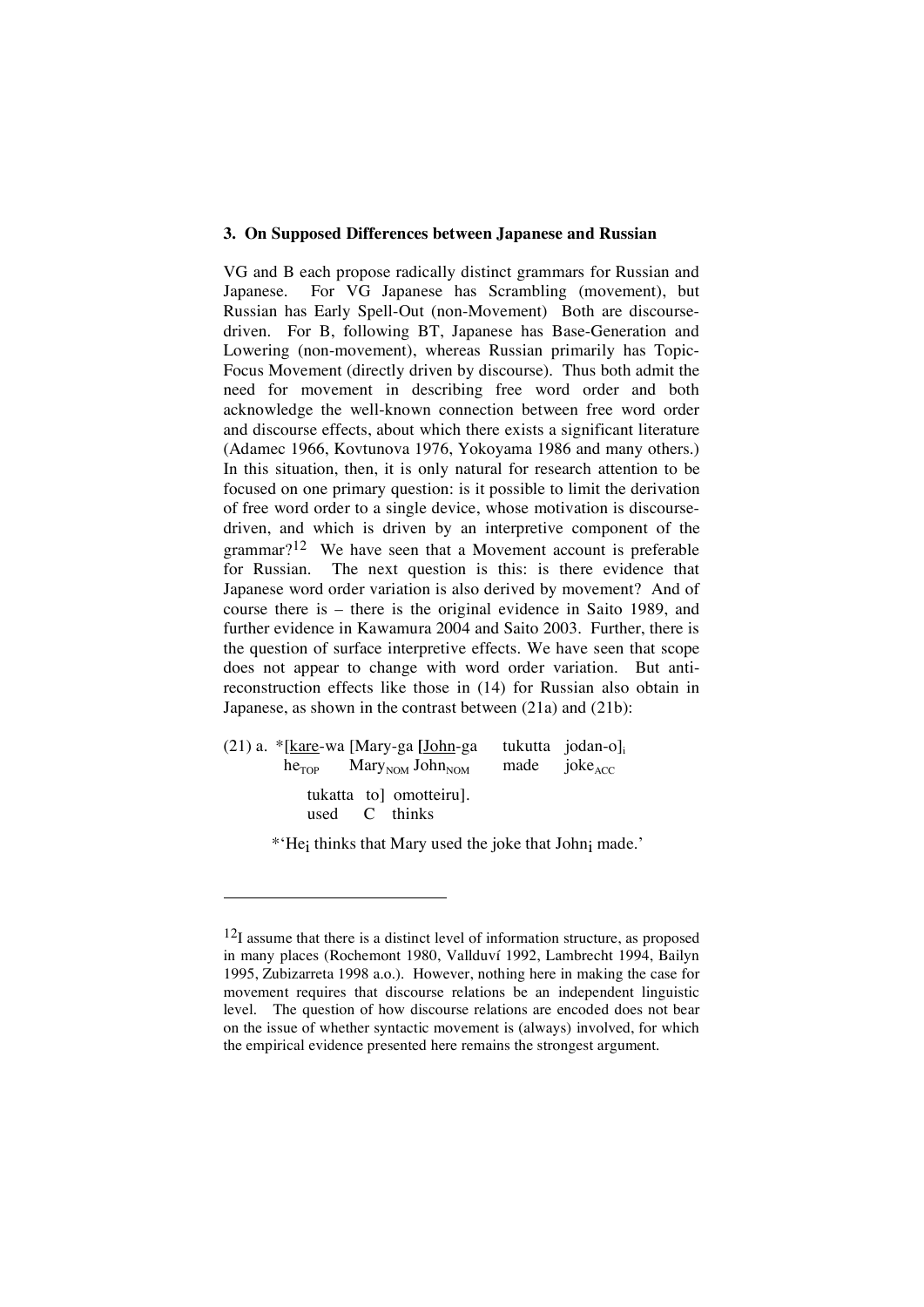## b. **[John-ga tukutta jodan-o]i** [kare-wa [Mary-ga  $John<sub>NOM</sub>$  made joke $_{ACC}$  he<sub>TOP</sub> Mary<sub>NOM</sub>

*e* i tukatta to omotteiru].<br>used C thinks

C thinks

'The joke that Johni made, hei thinks that Mary used.'

(21a) shows a Principle C effect, with an R-expression inside an embedded object bound by a higher pronoun. (21b) shows that Scrambling of the object bleeds the effect, that is, it does *not* behave as if it radically reconstructs, contrary to what the Lowering account predicts. The general picture is thus emerging that Japanese too uses overt movement to derive free word order.

Of course there remain two outstanding questions concerning the claim that Japanese and Russian both have discourse-driven overt Scrambling, subject to essentially the same constraints. First, why do the two languages differ in the interaction of scope and word order, if not by movement vs. non-movement? Second, why can adjuncts not scramble in Japanese?

Let us take the second question first. I assume that the restriction in question is not on non-arguments per se, but rather on adjuncts in particular in Japanese. This is confirmed by the fact that adjuncts also are not acceptable in *wa* topic constructions, which are certainly not theta-driven. As for scope, Japanese appears to have an scope principle distinct from other languages in that it is interpreted without regard to movement (Hungarian is a well-known example of the opposite, see Kiss 1986). This is of course true for Japanese WH phrases, which can also be scrambled without scope changes (the WH-Q effect). Let us call this the Scope Locality Effect:

(22) The Scope Locality Effect (Japanese):

*A quantifier must be interpreted in its local argument domain*

With (22) in place, we can maintain a strong derivational system of free word order in which overt A'-movement, driven by discourseconsiderations, derives alternative word orders in all languages. Reconstruction applies in the usual way (interpreting of a lower copy where relevant). Scope differences derive from (22), and we are left with two kinds of languages: Scrambling languages (Japanese and Russian) and non-Scrambling languages (English), and one kind of Scrambling: movement.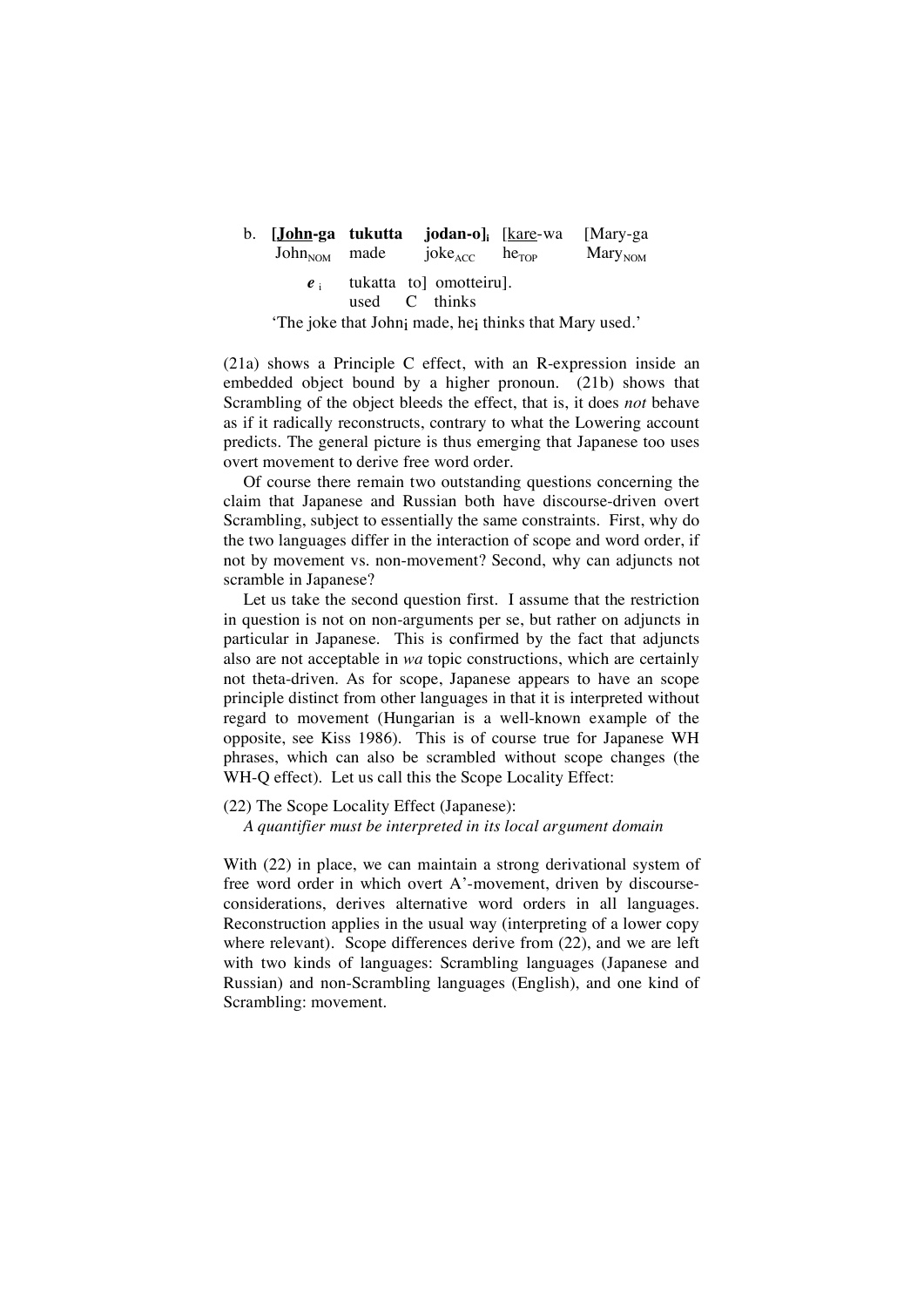#### **References**

- Adamec, P. (1966) *Porjadok slov v sovremennom russkom jazyke,* Academia, Prague.
- Adger, D. (2003) *Core Syntax* Oxford University Press
- Babby, L. (forthcoming) *Affix-Driven Syntax*. Oxford.
- Bailyn, J. (1995) *A Configurational Approach to Russian 'Free' Word Order* Ph.D. Dissertation, Cornell.
- Bailyn, J. (2001) "On Scrambling: A Response to Bošković  $\&$ Takahashi" *Linguistic Inquiry* 32(4): 635-658.
- Bailyn, J. (2002) "Scrambling to Reduce Scrambling" *GLOT International*, Vol. 6, No. 4-5 (April, 2002, 83-90 and May, 2002, 109-124)
- Bailyn, J. (2003) "A (Purely) Derivational Approach to Russian Scrambling" In W. Browne et al (eds) *Formal Approaches to Slavic Linguistics: The Amherst Meeting*, 41-62.
- Boeckx, C. (2003) "Free Word Order in Minimalist Syntax" *Folia Linguistica* 37, 77-102.
- Bošković, Ž. (2004) "Topicalization, Focalization, Lexical Insertion, and Scrambling" *Linguistics Inquiry* 35(4).
- Bošković, Ž. & D. Takahashi (1998) "Scrambling and Last Resort" *Linguistic Inquiry* 29: 347-366.
- Chomsky, N. (1995) *The Minimalist Program* MIT Press.
- Chomsky, N. (2000) "Minimalist Inquiries: The Framework" in R. Martin et al (eds) *Step by Step* MIT Press
- Epstein, S. (et al) (1998) *A Derivational Approach to Syntactic Relations* Oxford University Press
- Fox, D. (1999) "Reconstruction, Binding Theory, and the Interpretation of Chains" *Linguistic Inquiry*, 30 (2), 157–196
- Grebenyova, L. (this volume) "Sluicing Puzzles in Russian "
- Grewendorf, G. & J. Sabel (1999) "Scrambling in German and Japanese: Adjunction versus multiple specifiers". *Natural Language and Linguistic Theory* 17: 1-65.
- Hale, K. (1973) "Walpiri and the Grammar of Non-Configurational Languages" *Natural Language and Linguistic Theory* 1, 5-47.
- Heycock, C. (1995) "Asymmetries in Reconstruction" *Linguistic Inquiry* 26:4, 547-570.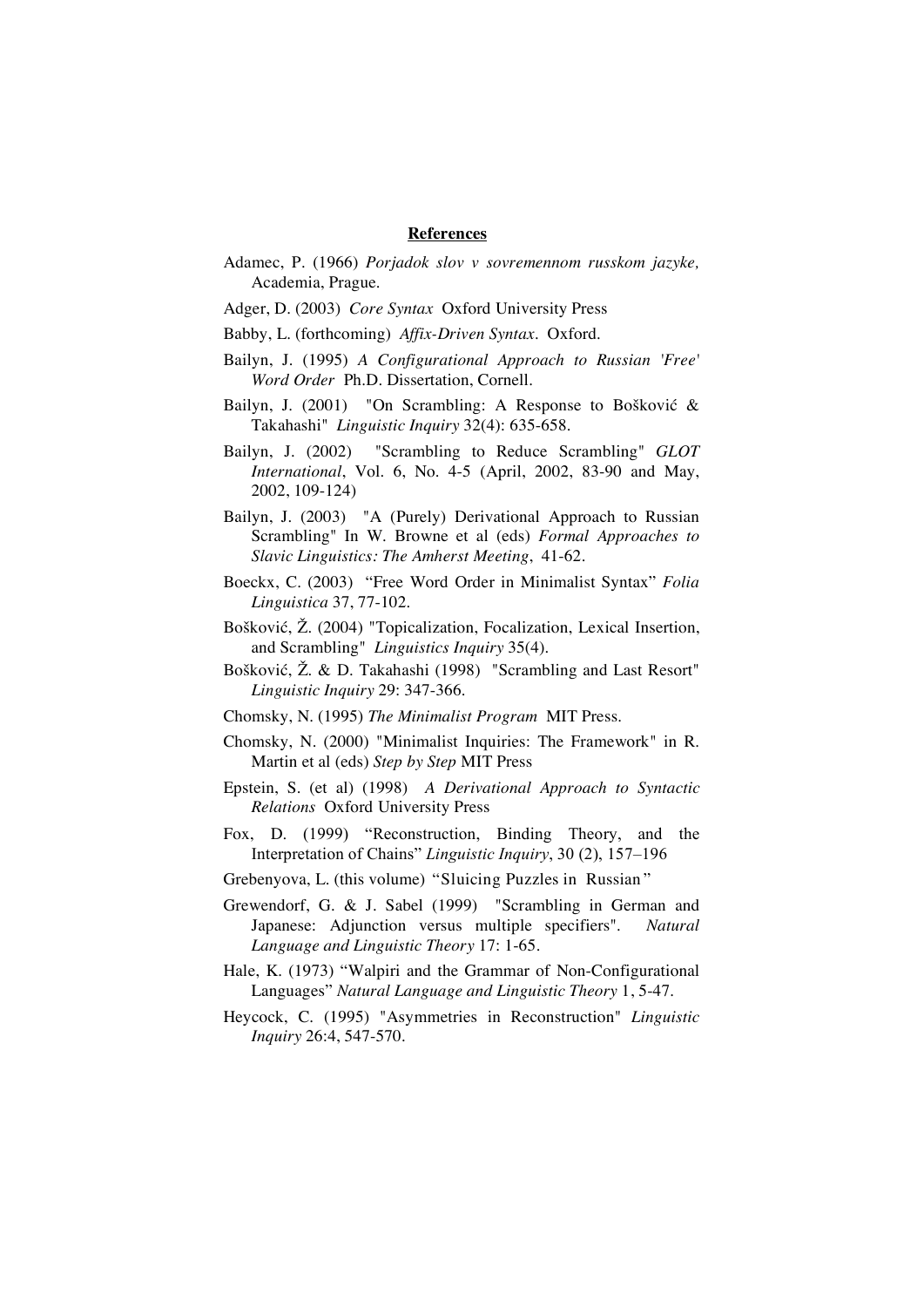- Ionin, T. (2001) "Scope in Russian: Quantifier Movement and Discourse Function" ms MIT
- Kawamura, T. (2004) "A feature-checking analysis of Japanese Scrambling" *Journal of Linguistics* 40: 45-68
- É. Kiss, K (1986) "The Order and Scope of Operators" in Abraham & de Meij (eds) *Topic, Focus, and Configurationality*, Amsterdam: John Benjamins.
- Kovtunova, I. (1976) *Porjadok slov i aktual'noe členenie*  $predloženija$ , Prosveščenie, Moscow.
- Lambrecht, K. (1994) *Information structure and sentence form.* Cambridge University Press.
- Mahajan, A. (1990) *The A/A' Distinction and Movement Theory*, Ph.D. Dissertation, MIT, Cambridge, Mass.
- Miyagawa, S. (1997) "Against Optional Scrambling" *Linguistic Inquiry* 27(1), 1-26.
- Müller, G. & W. Sternefeld (1993) "Improper Movement and Unambiguous Binding" *Linguistic Inquiry* 24, (3), 461-507.
- Rochemont, Michael. (1980). *Focus in generative grammar.* Philadelphia: John Benjamins
- Ross, J. (1967) *Constraints on Variables in Syntax.* Doctoral Dissertation, MIT.
- Saito, M. (1989) "Scrambling as semantically vacuous A' movement. In Baltin, M., Kroch, A. (eds.), *Alternative Conceptions of Phrase Structure*. University of Chicago Press.
- Saito, M. (1992) "Long Distance Scrambling in Japanese" in *Journal of East Asian Linguistics* 1, 69-118.
- Saito, M. (2003) "A Derivational Approach to the Interpretation of Scrambling Chains" *Lingua* 113: 481-518.
- Van Gelderen, V. (2003) *Scrambling Unscrambled* Doctoral Dissertation, University of Leiden.
- Vallduví, Enric. 1992. *The informational component.* New York: Garland.
- Webelhuth, G. (1989) *Syntactic Saturation Phenomena and the Modern Germanic Languages*, Ph.D Dissertation, UMass
- Yokoyama, O. (1986) *Discourse and Word Order* Benjamins, Amsterdam.